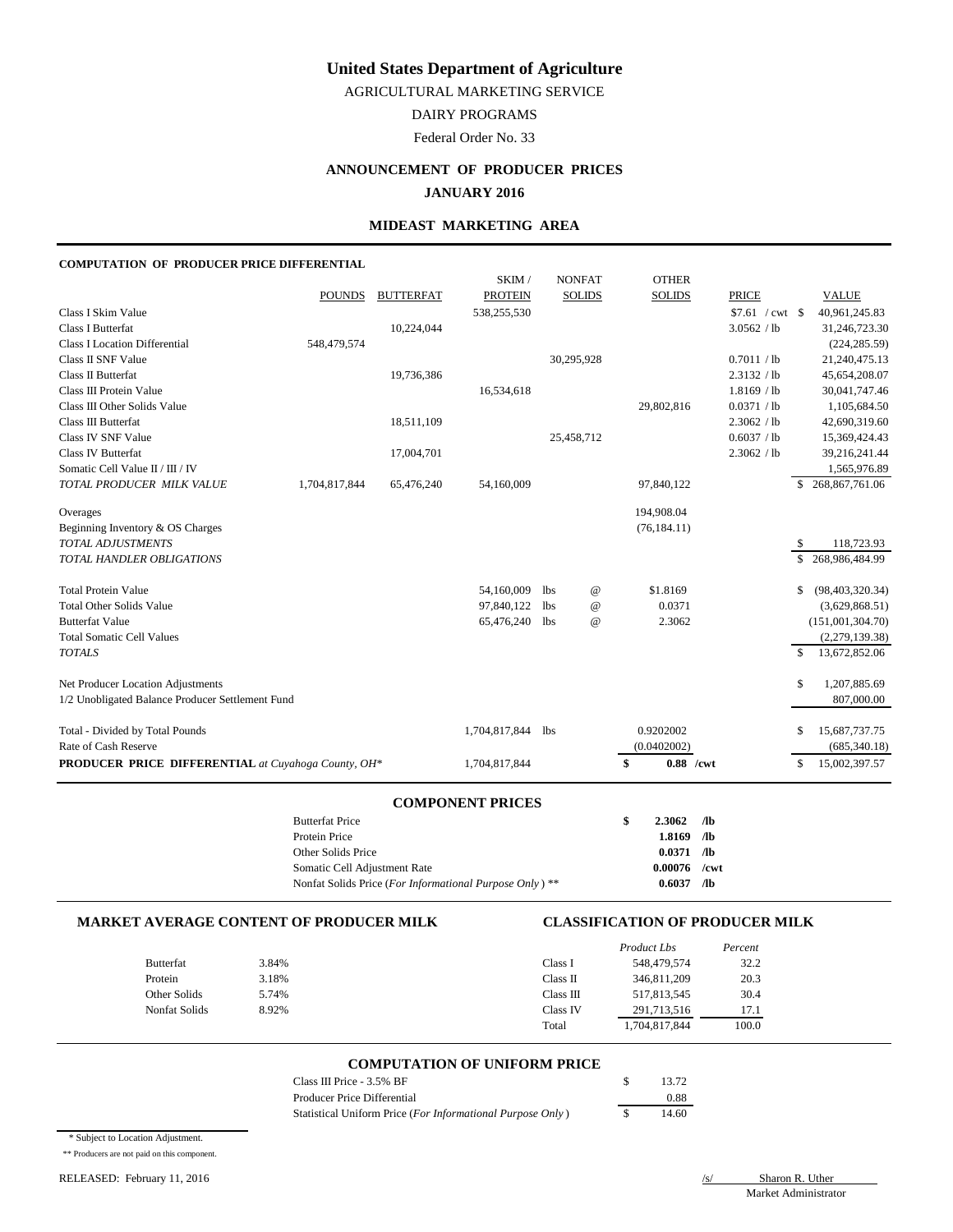AGRICULTURAL MARKETING SERVICE

DAIRY PROGRAMS

Federal Order No. 33

## **ANNOUNCEMENT OF PRODUCER PRICES FEBRUARY 2016**

#### **MIDEAST MARKETING AREA**

#### **COMPUTATION OF PRODUCER PRICE DIFFERENTIAL**

|                                                            |               |                  | SKIM/          |            | <b>NONFAT</b>   | <b>OTHER</b>      |              |              |                    |
|------------------------------------------------------------|---------------|------------------|----------------|------------|-----------------|-------------------|--------------|--------------|--------------------|
|                                                            | <b>POUNDS</b> | <b>BUTTERFAT</b> | <b>PROTEIN</b> |            | <b>SOLIDS</b>   | <b>SOLIDS</b>     | <b>PRICE</b> |              | <b>VALUE</b>       |
| Class I Skim Value                                         |               |                  | 508,484,252    |            |                 |                   |              |              | 40,221,104.36      |
| Class I Butterfat                                          |               | 9,553,132        |                |            |                 |                   | 2.2878 / lb  |              | 21,855,655.40      |
| <b>Class I Location Differential</b>                       | 518,037,384   |                  |                |            |                 |                   |              |              | (201, 891.42)      |
| <b>Class II SNF Value</b>                                  |               |                  |                |            | 26,436,201      |                   | 0.6856 / lb  |              | 18,124,659.41      |
| Class II Butterfat                                         |               | 19,697,191       |                |            |                 |                   | 2.3848 / lb  |              | 46,973,861.12      |
| Class III Protein Value                                    |               |                  | 15,790,862     |            |                 |                   | 1.7389 / lb  |              | 27,458,729.91      |
| Class III Other Solids Value                               |               |                  |                |            |                 | 28,711,021        | 0.0492 / lb  |              | 1,412,582.23       |
| Class III Butterfat                                        |               | 16,708,544       |                |            |                 |                   | 2.3778 / lb  |              | 39,729,575.94      |
| Class IV SNF Value                                         |               |                  |                |            | 24,606,499      |                   | 0.5951 / lb  |              | 14,643,327.53      |
| <b>Class IV Butterfat</b>                                  |               | 15,310,954       |                |            |                 |                   | 2.3778 / lb  |              | 36,406,386.40      |
| Somatic Cell Value II / III / IV                           |               |                  |                |            |                 |                   |              |              | 1,464,902.85       |
| TOTAL PRODUCER MILK VALUE                                  | 1,601,596,525 | 61,269,821       | 50,510,502     |            |                 | 92,071,566        |              | S.           | 248,088,893.73     |
| Overages                                                   |               |                  |                |            |                 | 50,763.69         |              |              |                    |
| Beginning Inventory & OS Charges                           |               |                  |                |            |                 | 51,177.65         |              |              |                    |
| <b>TOTAL ADJUSTMENTS</b>                                   |               |                  |                |            |                 |                   |              |              | 101,941.34         |
| <b>TOTAL HANDLER OBLIGATIONS</b>                           |               |                  |                |            |                 |                   |              |              | \$248,190,835.07   |
| <b>Total Protein Value</b>                                 |               |                  | 50,510,502     | <b>lbs</b> | $^{\copyright}$ | \$1.7389          |              | \$           | (87, 832, 711.93)  |
| <b>Total Other Solids Value</b>                            |               |                  | 92,071,566     | <b>lbs</b> | $^{\copyright}$ | 0.0492            |              |              | (4,529,921.04)     |
| <b>Butterfat Value</b>                                     |               |                  | 61,269,821     | <b>lbs</b> | $^{\copyright}$ | 2.3778            |              |              | (145, 687, 380.40) |
| <b>Total Somatic Cell Values</b>                           |               |                  |                |            |                 |                   |              |              | (2,139,684.87)     |
| <b>TOTALS</b>                                              |               |                  |                |            |                 |                   |              | $\mathbb{S}$ | 8,001,136.83       |
| Net Producer Location Adjustments                          |               |                  |                |            |                 |                   |              | \$           | 1,085,033.31       |
| 1/2 Unobligated Balance Producer Settlement Fund           |               |                  |                |            |                 |                   |              |              | 796,000.00         |
| Total - Divided by Total Pounds                            |               |                  | 1,601,596,525  | <b>lbs</b> |                 | 0.6170200         |              | \$           | 9,882,170.14       |
| Rate of Cash Reserve                                       |               |                  |                |            |                 | (0.0470200)       |              |              | (753,070.69)       |
| <b>PRODUCER PRICE DIFFERENTIAL</b> at Cuyahoga County, OH* |               |                  | 1,601,596,525  |            |                 | \$<br>$0.57$ /cwt |              | $\mathbb{S}$ | 9,129,099.45       |

#### **COMPONENT PRICES**

| <b>Butterfat Price</b>                                             | \$<br>2.3778   | /lb |
|--------------------------------------------------------------------|----------------|-----|
| Protein Price                                                      | 1.7389         | /lb |
| Other Solids Price                                                 | $0.0492$ /lb   |     |
| Somatic Cell Adjustment Rate                                       | $0.00076$ /cwt |     |
| Nonfat Solids Price (For Informational Purpose Only) <sup>**</sup> | 0.5951         | /lb |

#### **MARKET AVERAGE CONTENT OF PRODUCER MILK CLASSIFICATION OF PRODUCER MILK**

|                  |       |           | Product Lbs   | Percent |
|------------------|-------|-----------|---------------|---------|
| <b>Butterfat</b> | 3.83% | Class I   | 518,037,384   | 32.3    |
| Protein          | 3.15% | Class II  | 305,527,018   | 19.1    |
| Other Solids     | 5.75% | Class III | 497,116,591   | 31.0    |
| Nonfat Solids    | 8.90% | Class IV  | 280,915,532   | 17.6    |
|                  |       | Total     | 1,601,596,525 | 100.0   |

### **COMPUTATION OF UNIFORM PRICE**

| Class III Price - 3.5% BF                                  | 13.80 |
|------------------------------------------------------------|-------|
| Producer Price Differential                                | 0.57  |
| Statistical Uniform Price (For Informational Purpose Only) | 14.37 |

\* Subject to Location Adjustment.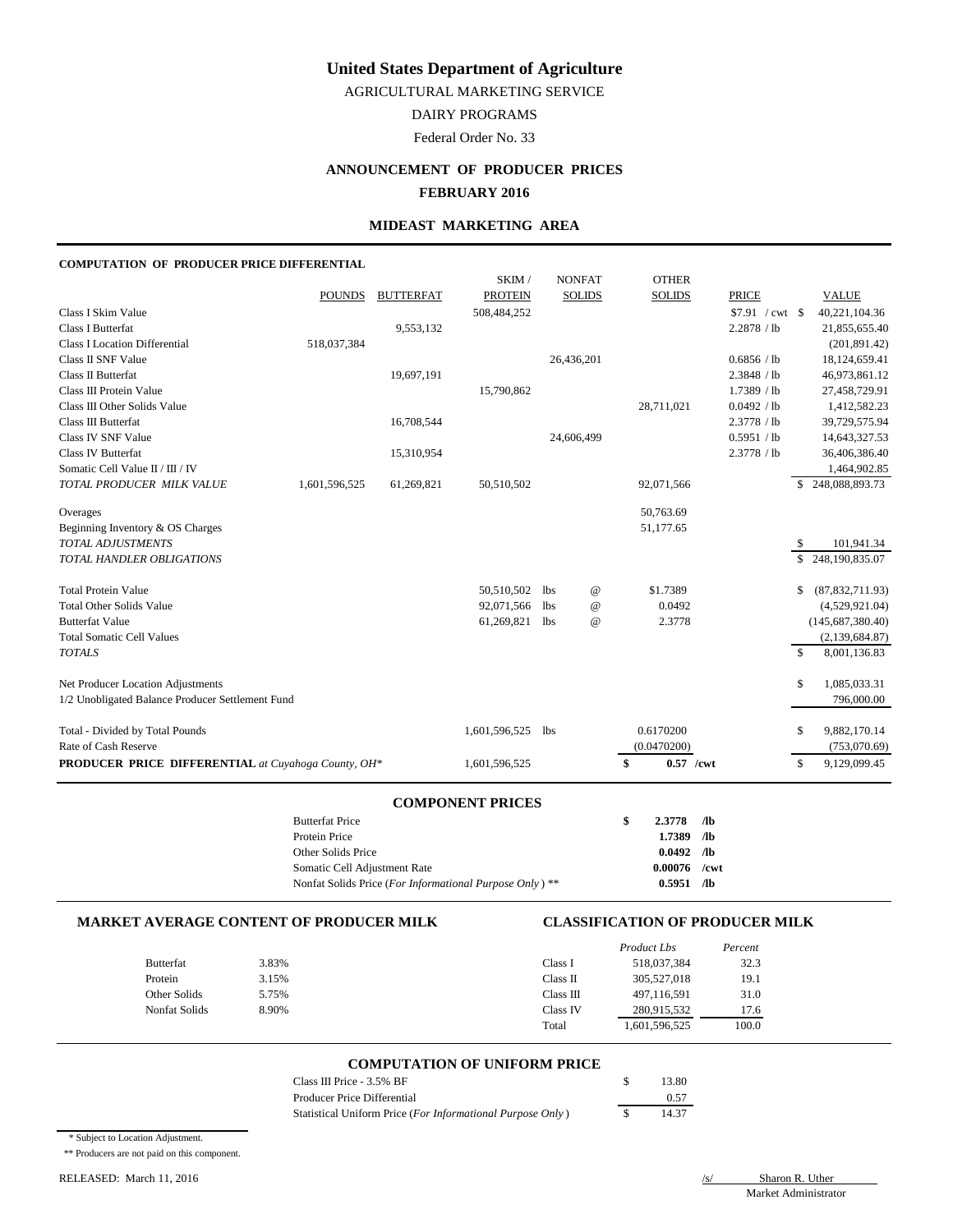AGRICULTURAL MARKETING SERVICE

DAIRY PROGRAMS

Federal Order No. 33

## **ANNOUNCEMENT OF PRODUCER PRICES MARCH 2016**

### **MIDEAST MARKETING AREA**

#### **COMPUTATION OF PRODUCER PRICE DIFFERENTIAL**

|                                                                                                              | <b>Butterfat Price</b><br>Protein Price<br>Other Solids Price<br>Somatic Cell Adjustment Rate |                          | Nonfat Solids Price (For Informational Purpose Only) ** |             |                                | \$<br>2.2028<br>1.9206<br>0.0501<br>0.00076<br>$0.5786$ /lb | $/$ lb<br>/1 <sub>b</sub><br>/1 <sub>b</sub><br>/cwt |                                           |               |                                                                  |
|--------------------------------------------------------------------------------------------------------------|-----------------------------------------------------------------------------------------------|--------------------------|---------------------------------------------------------|-------------|--------------------------------|-------------------------------------------------------------|------------------------------------------------------|-------------------------------------------|---------------|------------------------------------------------------------------|
|                                                                                                              |                                                                                               |                          | <b>COMPONENT PRICES</b>                                 |             |                                |                                                             |                                                      |                                           |               |                                                                  |
| PRODUCER PRICE DIFFERENTIAL at Cuyahoga County, OH*                                                          |                                                                                               |                          | 1,766,053,505                                           |             |                                | \$<br>$0.23$ /cwt                                           |                                                      |                                           | $\mathbb{S}$  | 4,061,922.18                                                     |
| Total - Divided by Total Pounds<br>Rate of Cash Reserve                                                      |                                                                                               |                          | 1,766,053,505 lbs                                       |             |                                | 0.2736555<br>(0.0436555)                                    |                                                      |                                           | \$            | 4,832,901.67<br>(770, 979.49)                                    |
| Net Producer Location Adjustments<br>1/2 Unobligated Balance Producer Settlement Fund                        |                                                                                               |                          |                                                         |             |                                |                                                             |                                                      |                                           | \$            | 1,221,068.74<br>821,000.00                                       |
| <b>Butterfat Value</b><br><b>Total Somatic Cell Values</b><br><b>TOTALS</b>                                  |                                                                                               |                          | 66,612,239                                              | lbs         | $\omega$                       | 2.2028                                                      |                                                      |                                           | $\mathcal{S}$ | (146, 733, 440.08)<br>(2,337,737.96)<br>2,790,832.93             |
| <b>Total Protein Value</b><br><b>Total Other Solids Value</b>                                                |                                                                                               |                          | 54,952,627<br>101,782,824                               | lbs.<br>lbs | $^{\copyright}$<br>$\omega$    | \$1.9206<br>0.0501                                          |                                                      |                                           |               | \$(105,542,015.42)<br>(5,099,319.45)                             |
| Beginning Inventory & OS Charges<br>TOTAL ADJUSTMENTS<br>TOTAL HANDLER OBLIGATIONS                           |                                                                                               |                          |                                                         |             |                                | (26,312.79)                                                 |                                                      |                                           | S,<br>\$.     | 30,309.68<br>262,503,345.84                                      |
| Overages                                                                                                     |                                                                                               |                          |                                                         |             |                                | 56,622.47                                                   |                                                      |                                           |               |                                                                  |
| Somatic Cell Value II / III / IV<br>TOTAL PRODUCER MILK VALUE                                                | 1,766,053,505                                                                                 | 66,612,239               | 54,952,627                                              |             |                                | 101,782,824                                                 |                                                      |                                           | <sup>\$</sup> | 1,632,158.06<br>262,473,036.16                                   |
| Class III Butterfat<br>Class IV SNF Value<br>Class IV Butterfat                                              |                                                                                               | 18,794,434<br>14,769,227 |                                                         |             | 25,304,145                     |                                                             |                                                      | 2.2028 / lb<br>0.5786 / lb<br>2.2028 / lb |               | 41,400,379.20<br>14,640,978.31<br>32,533,653.24                  |
| Class III Protein Value<br>Class III Other Solids Value                                                      |                                                                                               |                          | 17,772,150                                              |             |                                | 32,850,621                                                  |                                                      | 1.9206 / lb<br>0.0501 / lb                |               | 34,133,191.31<br>1,645,816.12                                    |
| <b>Class I Butterfat</b><br><b>Class I Location Differential</b><br>Class II SNF Value<br>Class II Butterfat | 543,210,306                                                                                   | 9,988,466<br>23,060,112  |                                                         |             | 31,647,094                     |                                                             |                                                      | 2.4303 / lb<br>0.6722 / lb<br>2.2098 / lb |               | 24,274,968.93<br>(224, 447.90)<br>21,273,176.62<br>50,958,235.54 |
| Class I Skim Value                                                                                           | <b>POUNDS</b>                                                                                 | <b>BUTTERFAT</b>         | SKIM/<br><b>PROTEIN</b><br>533,221,840                  |             | <b>NONFAT</b><br><b>SOLIDS</b> | <b>OTHER</b><br><b>SOLIDS</b>                               |                                                      | <b>PRICE</b>                              |               | <b>VALUE</b><br>40,204,926.73                                    |

## **MARKET AVERAGE CONTENT OF PRODUCER MILK CLASSIFICATION OF PRODUCER MILK**

|                  |       |           | Product Lbs   | Percent |
|------------------|-------|-----------|---------------|---------|
| <b>Butterfat</b> | 3.77% | Class I   | 543,210,306   | 30.8    |
| Protein          | 3.11% | Class II  | 366,496,436   | 20.8    |
| Other Solids     | 5.76% | Class III | 567,502,046   | 32.1    |
| Nonfat Solids    | 8.87% | Class IV  | 288, 844, 717 | 16.3    |
|                  |       | Total     | 1,766,053,505 | 100.0   |

## **COMPUTATION OF UNIFORM PRICE**

| Class III Price $-3.5\%$ BF                                | 13.74 |
|------------------------------------------------------------|-------|
| Producer Price Differential                                | 0.23  |
| Statistical Uniform Price (For Informational Purpose Only) | 13.97 |

\* Subject to Location Adjustment.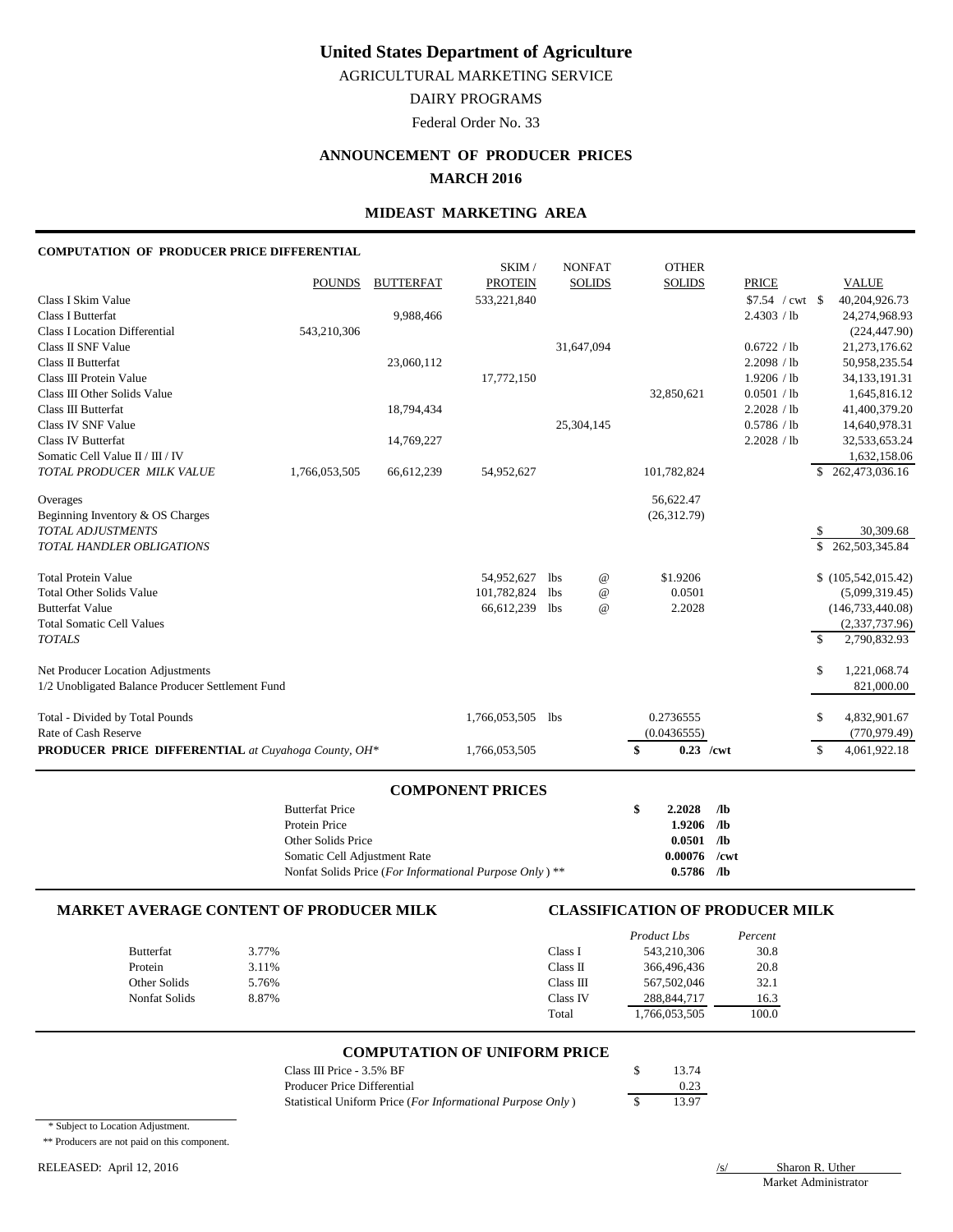AGRICULTURAL MARKETING SERVICE

DAIRY PROGRAMS

Federal Order No. 33

# **ANNOUNCEMENT OF PRODUCER PRICES**

## **APRIL 2016**

## **MIDEAST MARKETING AREA**

#### **COMPUTATION OF PRODUCER PRICE DIFFERENTIAL**

|                                                            |               |                  | SKIM/          |     | <b>NONFAT</b>   | <b>OTHER</b>      |                 |              |                    |
|------------------------------------------------------------|---------------|------------------|----------------|-----|-----------------|-------------------|-----------------|--------------|--------------------|
|                                                            | <b>POUNDS</b> | <b>BUTTERFAT</b> | <b>PROTEIN</b> |     | <b>SOLIDS</b>   | <b>SOLIDS</b>     | <b>PRICE</b>    |              | <b>VALUE</b>       |
| Class I Skim Value                                         |               |                  | 508,499,036    |     |                 |                   | \$8.22 / cwt \$ |              | 41,798,620.77      |
| <b>Class I Butterfat</b>                                   |               | 9,497,402        |                |     |                 |                   | 2.2306 / lb     |              | 21,184,904.93      |
| <b>Class I Location Differential</b>                       | 517,996,438   |                  |                |     |                 |                   |                 |              | (211, 178.10)      |
| Class II SNF Value                                         |               |                  |                |     | 30,848,392      |                   | 0.6544 / lb     |              | 20, 187, 187. 70   |
| Class II Butterfat                                         |               | 22,988,213       |                |     |                 |                   | 2.2446 / lb     |              | 51,599,342.92      |
| Class III Protein Value                                    |               |                  | 17,792,232     |     |                 |                   | 1.8450 / lb     |              | 32,826,668.14      |
| Class III Other Solids Value                               |               |                  |                |     |                 | 32,993,995        | 0.0489 / lb     |              | 1,613,406.39       |
| Class III Butterfat                                        |               | 18, 141, 267     |                |     |                 |                   | 2.2376 / lb     |              | 40,592,899.06      |
| Class IV SNF Value                                         |               |                  |                |     | 26,369,215      |                   | 0.5573 / lb     |              | 14,695,563.50      |
| <b>Class IV Butterfat</b>                                  |               | 15,040,438       |                |     |                 |                   | 2.2376 / lb     |              | 33,654,484.08      |
| Somatic Cell Value II / III / IV                           |               |                  |                |     |                 |                   |                 |              | 1,607,993.15       |
| TOTAL PRODUCER MILK VALUE                                  | 1,745,075,206 | 65,667,320       | 54,167,225     |     |                 | 100,719,595       |                 |              | \$259,549,892.54   |
| Overages                                                   |               |                  |                |     |                 | 4,226.61          |                 |              |                    |
| Beginning Inventory & OS Charges                           |               |                  |                |     |                 | 40,367.29         |                 |              |                    |
| <b>TOTAL ADJUSTMENTS</b>                                   |               |                  |                |     |                 |                   |                 | \$           | 44,593.90          |
| <b>TOTAL HANDLER OBLIGATIONS</b>                           |               |                  |                |     |                 |                   |                 | $\mathbb{S}$ | 259,594,486.44     |
| <b>Total Protein Value</b>                                 |               |                  | 54,167,225     | lbs | $^{\copyright}$ | \$1.8450          |                 | \$           | (99, 938, 530.28)  |
| <b>Total Other Solids Value</b>                            |               |                  | 100,719,595    | lbs | $^{\copyright}$ | 0.0489            |                 |              | (4,925,188.17)     |
| <b>Butterfat Value</b>                                     |               |                  | 65,667,320     | lbs | $^{\copyright}$ | 2.2376            |                 |              | (146, 937, 195.24) |
| <b>Total Somatic Cell Values</b>                           |               |                  |                |     |                 |                   |                 |              | (2,276,371.36)     |
| <b>TOTALS</b>                                              |               |                  |                |     |                 |                   |                 | \$           | 5,517,201.39       |
| Net Producer Location Adjustments                          |               |                  |                |     |                 |                   |                 | \$           | 1,172,351.91       |
| 1/2 Unobligated Balance Producer Settlement Fund           |               |                  |                |     |                 |                   |                 |              | 833,000.00         |
| Total - Divided by Total Pounds                            |               |                  | 1,745,075,206  | lbs |                 | 0.4310733         |                 | \$           | 7,522,553.30       |
| Rate of Cash Reserve                                       |               |                  |                |     |                 | (0.0410733)       |                 |              | (716, 759.97)      |
| <b>PRODUCER PRICE DIFFERENTIAL</b> at Cuyahoga County, OH* |               |                  | 1,745,075,206  |     |                 | \$<br>$0.39$ /cwt |                 | \$           | 6,805,793.33       |

#### **COMPONENT PRICES**

| <b>Butterfat Price</b>                                    | 2.2376  | /lb  |
|-----------------------------------------------------------|---------|------|
| Protein Price                                             | 1.8450  | /1Ь  |
| Other Solids Price                                        | 0.0489  | /lb  |
| Somatic Cell Adjustment Rate                              | 0.00075 | /cwt |
| Nonfat Solids Price (For Informational Purpose Only) $**$ | 0.5573  | /lb  |

### **MARKET AVERAGE CONTENT OF PRODUCER MILK CLASSIFICATION OF PRODUCER MILK**

|                  |       |           | Product Lbs   | Percent |
|------------------|-------|-----------|---------------|---------|
| <b>Butterfat</b> | 3.76% | Class I   | 517,996,438   | 29.7    |
| Protein          | 3.10% | Class II  | 357.694.069   | 20.5    |
| Other Solids     | 5.77% | Class III | 568,487,248   | 32.6    |
| Nonfat Solids    | 8.87% | Class IV  | 300,897,451   | 17.2    |
|                  |       | Total     | 1,745,075,206 | 100.0   |

#### **COMPUTATION OF UNIFORM PRICE**

| Class III Price - $3.5\%$ BF                               | 13.63 |
|------------------------------------------------------------|-------|
| Producer Price Differential                                | 0.39  |
| Statistical Uniform Price (For Informational Purpose Only) | 14.02 |

\* Subject to Location Adjustment.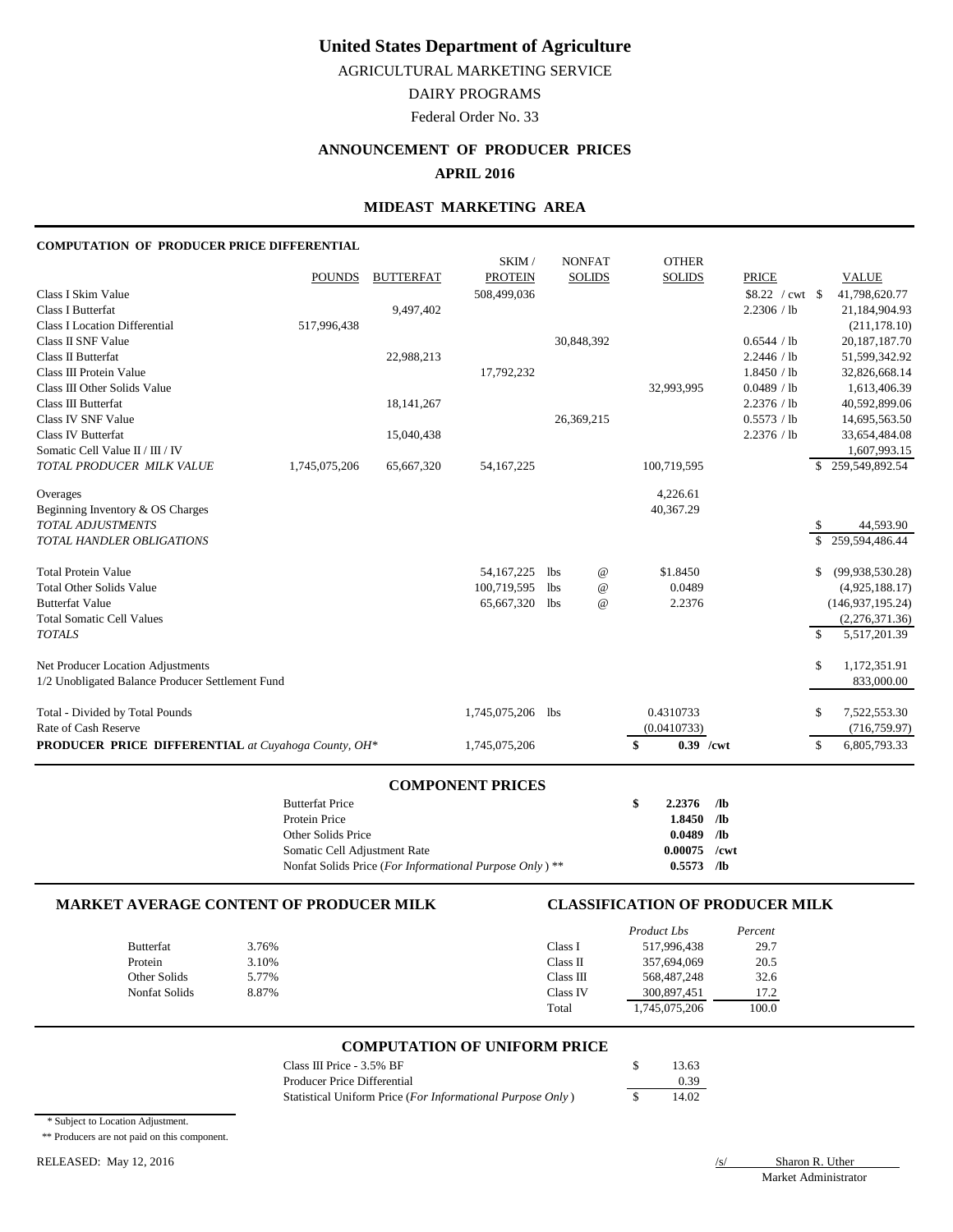AGRICULTURAL MARKETING SERVICE

DAIRY PROGRAMS

Federal Order No. 33

## **ANNOUNCEMENT OF PRODUCER PRICES**

### **MAY 2016**

## **MIDEAST MARKETING AREA**

#### **COMPUTATION OF PRODUCER PRICE DIFFERENTIAL**

|                                                            |               |                  | SKIM/             | <b>NONFAT</b>                 | <b>OTHER</b>      |              |                               |
|------------------------------------------------------------|---------------|------------------|-------------------|-------------------------------|-------------------|--------------|-------------------------------|
|                                                            | <b>POUNDS</b> | <b>BUTTERFAT</b> | <b>PROTEIN</b>    | <b>SOLIDS</b>                 | <b>SOLIDS</b>     | <b>PRICE</b> | <b>VALUE</b>                  |
| Class I Skim Value                                         |               |                  | 510,935,529       |                               |                   |              | 41,487,964.95                 |
| <b>Class I Butterfat</b>                                   |               | 9,772,803        |                   |                               |                   | 2.2455 / lb  | 21,944,829.15                 |
| <b>Class I Location Differential</b>                       | 520,708,332   |                  |                   |                               |                   |              | (220, 132.59)                 |
| Class II SNF Value                                         |               |                  |                   | 29,371,523                    |                   | 0.6344 / lb  | 18,633,294.23                 |
| Class II Butterfat                                         |               | 23,057,022       |                   |                               |                   | 2.2916 / lb  | 52,837,471.58                 |
| Class III Protein Value                                    |               |                  | 19,702,613        |                               |                   | 1.4935 / lb  | 29,425,852.54                 |
| Class III Other Solids Value                               |               |                  |                   |                               | 36,894,717        | 0.0529 / lb  | 1,951,730.49                  |
| Class III Butterfat                                        |               | 20,490,620       |                   |                               |                   | 2.2846 / lb  | 46,812,870.47                 |
| Class IV SNF Value                                         |               |                  |                   | 28,580,714                    |                   | 0.5870 / lb  | 16,776,879.17                 |
| <b>Class IV Butterfat</b>                                  |               | 14,067,154       |                   |                               |                   | 2.2846 / lb  | 32,137,820.04                 |
| Somatic Cell Value II / III / IV                           |               |                  |                   |                               |                   |              | 1,595,100.39                  |
| TOTAL PRODUCER MILK VALUE                                  | 1,825,642,194 | 67,387,599       | 56,098,898        |                               | 105,365,553       |              | \$263,383,680.42              |
| Overages                                                   |               |                  |                   |                               | 15,014.40         |              |                               |
| Beginning Inventory & OS Charges                           |               |                  |                   |                               | 12,884.94         |              |                               |
| TOTAL ADJUSTMENTS                                          |               |                  |                   |                               |                   |              | 27,899.34<br>S                |
| <b>TOTAL HANDLER OBLIGATIONS</b>                           |               |                  |                   |                               |                   |              | 263,411,579.76<br>S.          |
| <b>Total Protein Value</b>                                 |               |                  | 56,098,898        | $^{\copyright}$<br>lbs        | \$1.4935          |              | (83,783,704.19)<br>S          |
| <b>Total Other Solids Value</b>                            |               |                  | 105,365,553       | <b>lbs</b><br>$^{\copyright}$ | 0.0529            |              | (5,573,837.75)                |
| <b>Butterfat Value</b>                                     |               |                  | 67,387,599        | <b>lbs</b><br>$^{\copyright}$ | 2.2846            |              | (153, 953, 708.71)            |
| <b>Total Somatic Cell Values</b>                           |               |                  |                   |                               |                   |              | (2,214,316.87)                |
| <b>TOTALS</b>                                              |               |                  |                   |                               |                   |              | $\mathbb{S}$<br>17,886,012.24 |
| Net Producer Location Adjustments                          |               |                  |                   |                               |                   |              | S<br>1,281,401.74             |
| 1/2 Unobligated Balance Producer Settlement Fund           |               |                  |                   |                               |                   |              | 882,000.00                    |
| Total - Divided by Total Pounds                            |               |                  | 1,825,642,194 lbs |                               | 1.0982116         |              | 20,049,413.98<br>S            |
| Rate of Cash Reserve                                       |               |                  |                   |                               | (0.0482116)       |              | (880, 171.31)                 |
| <b>PRODUCER PRICE DIFFERENTIAL</b> at Cuyahoga County, OH* |               |                  | 1,825,642,194     |                               | $1.05$ /cwt<br>\$ |              | S<br>19,169,242.67            |

#### **COMPONENT PRICES**

| <b>Butterfat Price</b>                                  | 2.2846         | /lb             |
|---------------------------------------------------------|----------------|-----------------|
| Protein Price                                           | 1.4935         | /lb             |
| Other Solids Price                                      | 0.0529         | /lb             |
| Somatic Cell Adjustment Rate                            | $0.00071$ /cwt |                 |
| Nonfat Solids Price (For Informational Purpose Only) ** | 0.5870         | /1 <sub>b</sub> |

### **MARKET AVERAGE CONTENT OF PRODUCER MILK CLASSIFICATION OF PRODUCER MILK**

|                  |       |           | Product Lbs   | Percent |
|------------------|-------|-----------|---------------|---------|
| <b>Butterfat</b> | 3.69% | Class I   | 520,708,332   | 28.5    |
| Protein          | 3.07% | Class II  | 343, 231, 272 | 18.8    |
| Other Solids     | 5.77% | Class III | 636, 326, 768 | 34.9    |
| Nonfat Solids    | 8.84% | Class IV  | 325, 375, 822 | 17.8    |
|                  |       | Total     | 1,825,642,194 | 100.0   |

#### **COMPUTATION OF UNIFORM PRICE**

| Class III Price $-3.5\%$ BF                                | 12.76 |
|------------------------------------------------------------|-------|
| Producer Price Differential                                | 1.05  |
| Statistical Uniform Price (For Informational Purpose Only) | 13.81 |

\* Subject to Location Adjustment.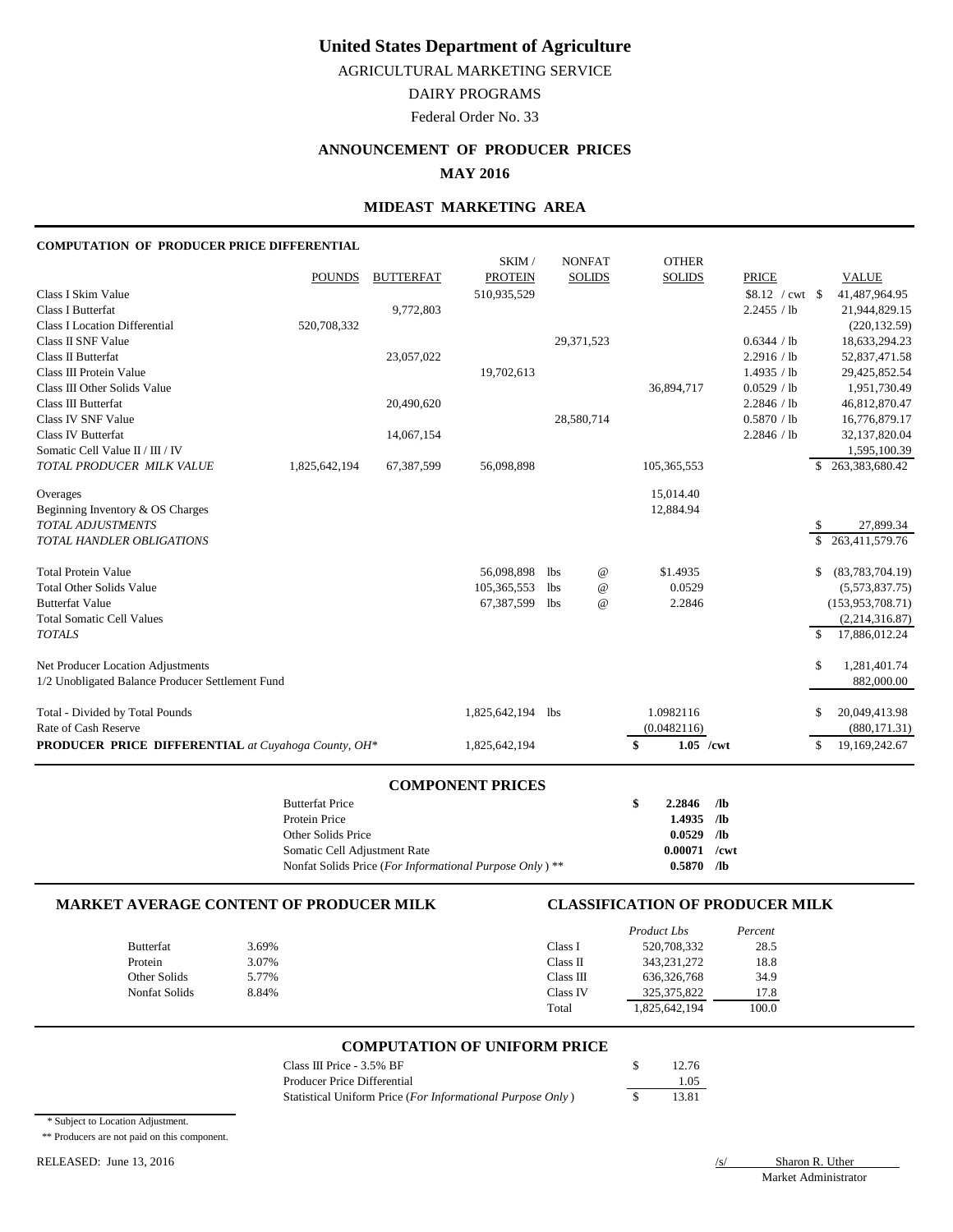AGRICULTURAL MARKETING SERVICE

DAIRY PROGRAMS

Federal Order No. 33

## **ANNOUNCEMENT OF PRODUCER PRICES**

### **JUNE 2016**

## **MIDEAST MARKETING AREA**

#### **COMPUTATION OF PRODUCER PRICE DIFFERENTIAL**

|                                                            |               |                  | SKIM/          |            | <b>NONFAT</b>   | <b>OTHER</b>      |              |    |                    |
|------------------------------------------------------------|---------------|------------------|----------------|------------|-----------------|-------------------|--------------|----|--------------------|
|                                                            | <b>POUNDS</b> | <b>BUTTERFAT</b> | <b>PROTEIN</b> |            | <b>SOLIDS</b>   | <b>SOLIDS</b>     | <b>PRICE</b> |    | <b>VALUE</b>       |
| Class I Skim Value                                         |               |                  | 473,578,506    |            |                 |                   |              |    | 34,618,588.80      |
| <b>Class I Butterfat</b>                                   |               | 9,427,185        |                |            |                 |                   | 2.3108 / lb  |    | 21,784,339.11      |
| <b>Class I Location Differential</b>                       | 483,005,691   |                  |                |            |                 |                   |              |    | (195, 133.05)      |
| Class II SNF Value                                         |               |                  |                | 21,959,101 |                 |                   | 0.6511 / lb  |    | 14,297,570.61      |
| Class II Butterfat                                         |               | 20,986,801       |                |            |                 |                   | 2.4179 / lb  |    | 50,743,986.11      |
| Class III Protein Value                                    |               |                  | 19,181,834     |            |                 |                   | 1.4807 / lb  |    | 28,402,541.59      |
| Class III Other Solids Value                               |               |                  |                |            |                 | 39,274,140        | 0.0628 / lb  |    | 2,466,415.99       |
| Class III Butterfat                                        |               | 18,870,351       |                |            |                 |                   | 2.4109 / lb  |    | 45,494,529.21      |
| Class IV SNF Value                                         |               |                  |                | 25,820,042 |                 |                   | 0.6148 / lb  |    | 15,874,161.82      |
| <b>Class IV Butterfat</b>                                  |               | 9,994,976        |                |            |                 |                   | 2.4109 / lb  |    | 24,096,887.65      |
| Somatic Cell Value II / III / IV                           |               |                  |                |            |                 |                   |              |    | 1,349,886.26       |
| TOTAL PRODUCER MILK VALUE                                  | 1,647,904,941 | 59,279,313       | 49,711,932     |            |                 | 99,622,983        |              |    | \$238,933,774.10   |
| Overages                                                   |               |                  |                |            |                 | 61,820.36         |              |    |                    |
| Beginning Inventory & OS Charges                           |               |                  |                |            |                 | 53,419.63         |              |    |                    |
| <b>TOTAL ADJUSTMENTS</b>                                   |               |                  |                |            |                 |                   |              | S  | 115,239.99         |
| <b>TOTAL HANDLER OBLIGATIONS</b>                           |               |                  |                |            |                 |                   |              | S. | 239,049,014.09     |
| <b>Total Protein Value</b>                                 |               |                  | 49,711,932     | lbs        | $^{\copyright}$ | \$1.4807          |              | S  | (73,608,457.70)    |
| <b>Total Other Solids Value</b>                            |               |                  | 99,622,983     | lbs        | $^{\copyright}$ | 0.0628            |              |    | (6,256,323.35)     |
| <b>Butterfat Value</b>                                     |               |                  | 59,279,313     | lbs        | $^{\copyright}$ | 2.4109            |              |    | (142, 916, 495.70) |
| <b>Total Somatic Cell Values</b>                           |               |                  |                |            |                 |                   |              |    | (1,874,470.94)     |
| <b>TOTALS</b>                                              |               |                  |                |            |                 |                   |              | \$ | 14,393,266.40      |
| Net Producer Location Adjustments                          |               |                  |                |            |                 |                   |              | \$ | 1,101,435.78       |
| 1/2 Unobligated Balance Producer Settlement Fund           |               |                  |                |            |                 |                   |              |    | 937,000.00         |
| Total - Divided by Total Pounds                            |               |                  | 1,647,904,941  | lbs        |                 | 0.9971268         |              | S  | 16,431,702.18      |
| Rate of Cash Reserve                                       |               |                  |                |            |                 | (0.0471268)       |              |    | (776, 604.87)      |
| <b>PRODUCER PRICE DIFFERENTIAL</b> at Cuyahoga County, OH* |               |                  | 1,647,904,941  |            |                 | $0.95$ /cwt<br>\$ |              | S  | 15,655,097.31      |

#### **COMPONENT PRICES**

| <b>Butterfat Price</b>                                  | 2.4109         | /lb             |
|---------------------------------------------------------|----------------|-----------------|
| Protein Price                                           | 1.4807         | /lb             |
| Other Solids Price                                      | 0.0628         | /lb             |
| Somatic Cell Adjustment Rate                            | $0.00072$ /cwt |                 |
| Nonfat Solids Price (For Informational Purpose Only) ** | 0.6148         | /1 <sub>b</sub> |

#### **MARKET AVERAGE CONTENT OF PRODUCER MILK CLASSIFICATION OF PRODUCER MILK**

|                      |       |           | Product Lbs   | Percent |
|----------------------|-------|-----------|---------------|---------|
| <b>Butterfat</b>     | 3.60% | Class I   | 483,005,691   | 29.3    |
| Protein              | 3.02% | Class II  | 253,884,323   | 15.4    |
| Other Solids         | 5.77% | Class III | 630.741.018   | 38.3    |
| <b>Nonfat Solids</b> | 8.79% | Class IV  | 280,273,909   | 17.0    |
|                      |       | Total     | 1,647,904,941 | 100.0   |

#### **COMPUTATION OF UNIFORM PRICE**

| Class III Price - $3.5\%$ BF                               | 13.22 |
|------------------------------------------------------------|-------|
| Producer Price Differential                                | 0.95  |
| Statistical Uniform Price (For Informational Purpose Only) | 14.17 |

\* Subject to Location Adjustment.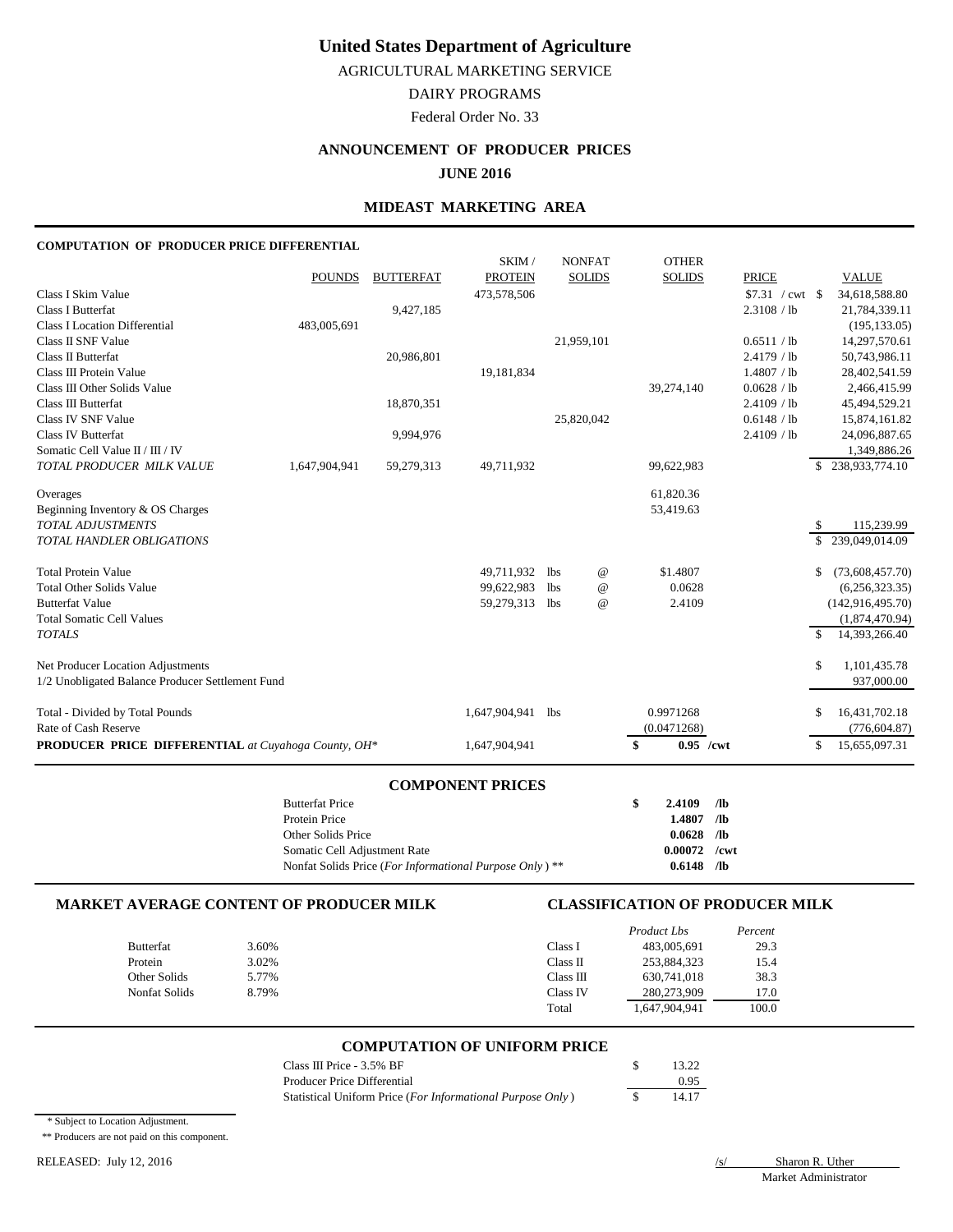AGRICULTURAL MARKETING SERVICE

DAIRY PROGRAMS

Federal Order No. 33

## **ANNOUNCEMENT OF PRODUCER PRICES**

### **JULY 2016**

## **MIDEAST MARKETING AREA**

#### **COMPUTATION OF PRODUCER PRICE DIFFERENTIAL**

|                                                            |               |                  | SKIM/          |     | <b>NONFAT</b>   | <b>OTHER</b>      |              |    |                    |
|------------------------------------------------------------|---------------|------------------|----------------|-----|-----------------|-------------------|--------------|----|--------------------|
|                                                            | <b>POUNDS</b> | <b>BUTTERFAT</b> | <b>PROTEIN</b> |     | <b>SOLIDS</b>   | <b>SOLIDS</b>     | <b>PRICE</b> |    | <b>VALUE</b>       |
| Class I Skim Value                                         |               |                  | 490,391,735    |     |                 |                   |              |    | 37,122,654.37      |
| <b>Class I Butterfat</b>                                   |               | 9,690,522        |                |     |                 |                   | 2.3989 / lb  |    | 23,246,593.22      |
| <b>Class I Location Differential</b>                       | 500,082,257   |                  |                |     |                 |                   |              |    | (216,000.93)       |
| Class II SNF Value                                         |               |                  |                |     | 27,446,168      |                   | 0.6967 / lb  |    | 19, 121, 745. 25   |
| Class II Butterfat                                         |               | 23, 201, 239     |                |     |                 |                   | 2.6034 / lb  |    | 60,402,105.63      |
| Class III Protein Value                                    |               |                  | 17,296,292     |     |                 |                   | 1.9112 / lb  |    | 33,056,673.24      |
| Class III Other Solids Value                               |               |                  |                |     |                 | 33,309,629        | 0.0774 / lb  |    | 2,578,165.29       |
| Class III Butterfat                                        |               | 16,777,131       |                |     |                 |                   | 2.5964 / lb  |    | 43,560,142.93      |
| Class IV SNF Value                                         |               |                  |                |     | 25,163,230      |                   | 0.6618 / lb  |    | 16,653,025.57      |
| <b>Class IV Butterfat</b>                                  |               | 10,742,834       |                |     |                 |                   | 2.5964 / lb  |    | 27,892,694.18      |
| Somatic Cell Value $\rm II/III/IV$                         |               |                  |                |     |                 |                   |              |    | 1,436,460.98       |
| TOTAL PRODUCER MILK VALUE                                  | 1,686,148,025 | 60,411,726       | 50,383,554     |     |                 | 97,335,610        |              |    | 264,854,259.73     |
| Overages                                                   |               |                  |                |     |                 | 82,330.97         |              |    |                    |
| Beginning Inventory & OS Charges                           |               |                  |                |     |                 | 81,926.21         |              |    |                    |
| <b>TOTAL ADJUSTMENTS</b>                                   |               |                  |                |     |                 |                   |              | S  | 164,257.18         |
| TOTAL HANDLER OBLIGATIONS                                  |               |                  |                |     |                 |                   |              | \$ | 265,018,516.91     |
| <b>Total Protein Value</b>                                 |               |                  | 50,383,554     | lbs | $^{\copyright}$ | \$1.9112          |              | \$ | (96, 293, 048.39)  |
| <b>Total Other Solids Value</b>                            |               |                  | 97,335,610     | lbs | $^{\copyright}$ | 0.0774            |              |    | (7,533,776.20)     |
| <b>Butterfat Value</b>                                     |               |                  | 60,411,726     | lbs | $\omega$        | 2.5964            |              |    | (156, 853, 005.34) |
| <b>Total Somatic Cell Values</b>                           |               |                  |                |     |                 |                   |              |    | (2,016,257.09)     |
| <b>TOTALS</b>                                              |               |                  |                |     |                 |                   |              | S  | 2,322,429.89       |
| Net Producer Location Adjustments                          |               |                  |                |     |                 |                   |              | S  | 1,139,440.13       |
| 1/2 Unobligated Balance Producer Settlement Fund           |               |                  |                |     |                 |                   |              |    | 821,000.00         |
| Total - Divided by Total Pounds                            |               |                  | 1,686,148,025  | lbs |                 | 0.2540032         |              | \$ | 4,282,870.02       |
| Rate of Cash Reserve                                       |               |                  |                |     |                 | (0.0440032)       |              |    | (741, 959.09)      |
| <b>PRODUCER PRICE DIFFERENTIAL</b> at Cuyahoga County, OH* |               |                  | 1,686,148,025  |     |                 | \$<br>$0.21$ /cwt |              | \$ | 3,540,910.93       |

#### **COMPONENT PRICES**

| <b>Butterfat Price</b>                                    | -SS | $2.5964$ /lb   |            |
|-----------------------------------------------------------|-----|----------------|------------|
| Protein Price                                             |     | $1.9112$ /lb   |            |
| Other Solids Price                                        |     | $0.0774$ /lb   |            |
| Somatic Cell Adjustment Rate                              |     | $0.00082$ /cwt |            |
| Nonfat Solids Price (For Informational Purpose Only) $**$ |     | 0.6618         | $\sqrt{2}$ |

### **MARKET AVERAGE CONTENT OF PRODUCER MILK CLASSIFICATION OF PRODUCER MILK**

|                  |       |           | Product Lbs   | Percent |
|------------------|-------|-----------|---------------|---------|
| <b>Butterfat</b> | 3.58% | Class I   | 500,082,257   | 29.7    |
| Protein          | 2.99% | Class II  | 325,433,291   | 19.3    |
| Other Solids     | 5.77% | Class III | 573,164,727   | 34.0    |
| Nonfat Solids    | 8.76% | Class IV  | 287,467,750   | 17.0    |
|                  |       | Total     | 1,686,148,025 | 100.0   |

#### **COMPUTATION OF UNIFORM PRICE**

| Class III Price - $3.5\%$ BF                               | 15.24 |
|------------------------------------------------------------|-------|
| Producer Price Differential                                | 0.21  |
| Statistical Uniform Price (For Informational Purpose Only) | 15.45 |

\* Subject to Location Adjustment.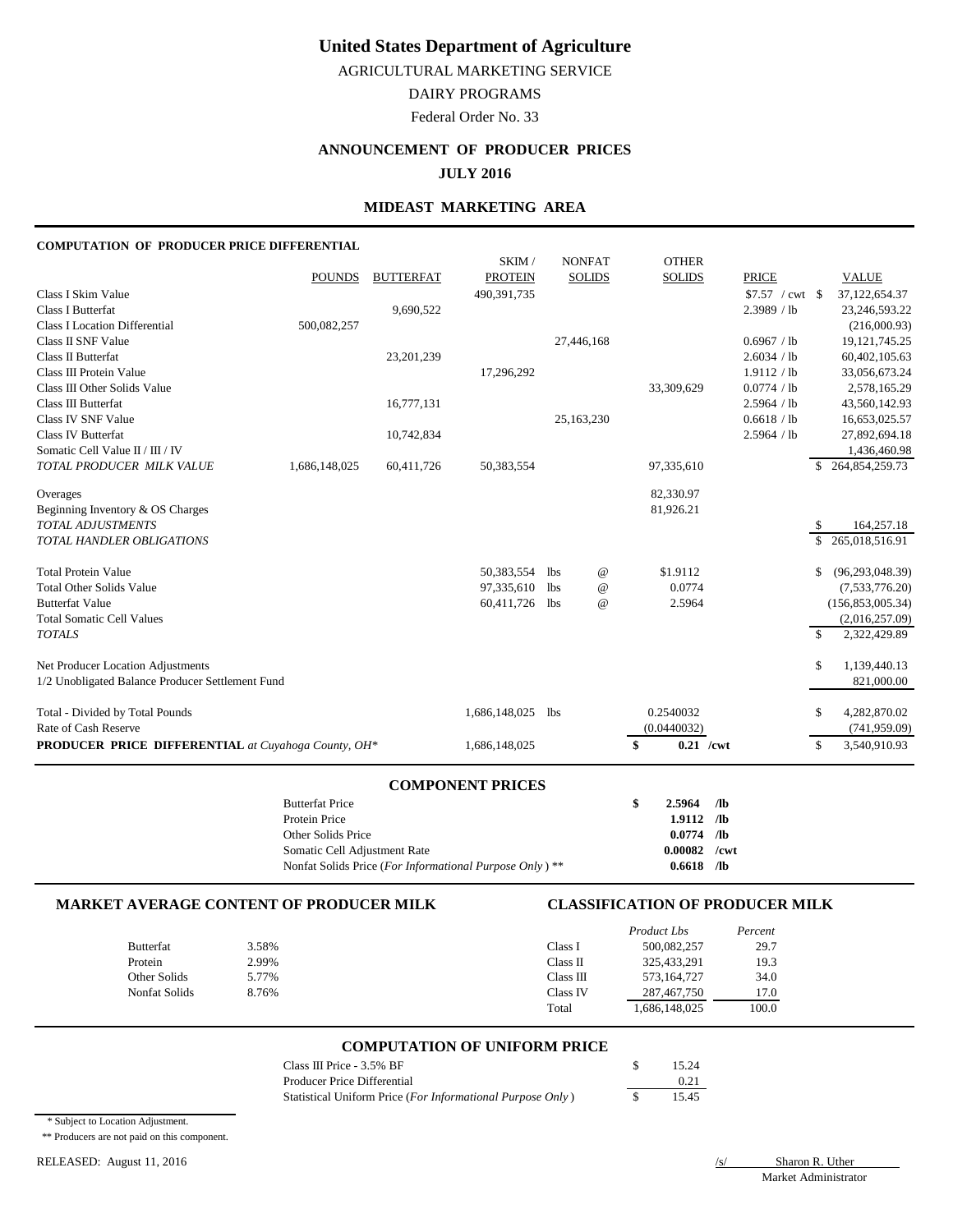AGRICULTURAL MARKETING SERVICE

DAIRY PROGRAMS

Federal Order No. 33

# **ANNOUNCEMENT OF PRODUCER PRICES**

## **AUGUST 2016**

## **MIDEAST MARKETING AREA**

#### **COMPUTATION OF PRODUCER PRICE DIFFERENTIAL**

|                                                            |               |                  | SKIM/             |              | <b>NONFAT</b>   | <b>OTHER</b>        |              |    |                    |
|------------------------------------------------------------|---------------|------------------|-------------------|--------------|-----------------|---------------------|--------------|----|--------------------|
|                                                            | <b>POUNDS</b> | <b>BUTTERFAT</b> | <b>PROTEIN</b>    |              | <b>SOLIDS</b>   | <b>SOLIDS</b>       | <b>PRICE</b> |    | <b>VALUE</b>       |
| Class I Skim Value                                         |               |                  | 533,261,289       |              |                 |                     |              |    | 43,514,121.19      |
| <b>Class I Butterfat</b>                                   |               | 10,269,576       |                   |              |                 |                     | 2.6273 / lb  |    | 26,981,257.03      |
| <b>Class I Location Differential</b>                       | 543,530,865   |                  |                   |              |                 |                     |              |    | (257,764.30)       |
| Class II SNF Value                                         |               |                  |                   | 34, 147, 482 |                 |                     | 0.7456 / lb  |    | 25,460,362.58      |
| <b>Class II Butterfat</b>                                  |               | 24,553,449       |                   |              |                 |                     | 2.4943 / lb  |    | 61,243,667.82      |
| Class III Protein Value                                    |               |                  | 10,474,529        |              |                 |                     | 2.5738 / lb  |    | 26,959,342.73      |
| Class III Other Solids Value                               |               |                  |                   |              |                 | 20,022,602          | 0.0881 / lb  |    | 1,763,991.23       |
| Class III Butterfat                                        |               | 11,574,954       |                   |              |                 |                     | 2.4873 / lb  |    | 28,790,383.10      |
| Class IV SNF Value                                         |               |                  |                   | 18,397,899   |                 |                     | 0.6841 / lb  |    | 12,586,002.71      |
| <b>Class IV Butterfat</b>                                  |               | 7,402,486        |                   |              |                 |                     | 2.4873 / lb  |    | 18,412,203.43      |
| Somatic Cell Value II / III / IV                           |               |                  |                   |              |                 |                     |              |    | 1,207,936.01       |
| TOTAL PRODUCER MILK VALUE                                  | 1,501,689,692 | 53,800,465       | 44,992,484        |              |                 | 86,410,309          |              |    | \$246,661,503.53   |
| Overages                                                   |               |                  |                   |              |                 | 83,334.60           |              |    |                    |
| Beginning Inventory & OS Charges                           |               |                  |                   |              |                 | 66,894.44           |              |    |                    |
| <b>TOTAL ADJUSTMENTS</b>                                   |               |                  |                   |              |                 |                     |              |    | 150,229.04         |
| <b>TOTAL HANDLER OBLIGATIONS</b>                           |               |                  |                   |              |                 |                     |              | \$ | 246,811,732.57     |
| <b>Total Protein Value</b>                                 |               |                  | 44,992,484        | <b>lbs</b>   | $^{\copyright}$ | \$2.5738            |              |    | \$(115,801,655.35) |
| <b>Total Other Solids Value</b>                            |               |                  | 86,410,309        | <b>lbs</b>   | $^{\copyright}$ | 0.0881              |              |    | (7,612,748.22)     |
| <b>Butterfat Value</b>                                     |               |                  | 53,800,465        | lbs          | $^{\copyright}$ | 2.4873              |              |    | (133,817,896.59)   |
| <b>Total Somatic Cell Values</b>                           |               |                  |                   |              |                 |                     |              |    | (1,849,655.57)     |
| <b>TOTALS</b>                                              |               |                  |                   |              |                 |                     |              | S. | (12,270,223.16)    |
| Net Producer Location Adjustments                          |               |                  |                   |              |                 |                     |              | \$ | 805,844.12         |
| 1/2 Unobligated Balance Producer Settlement Fund           |               |                  |                   |              |                 |                     |              |    | 582,000.00         |
| Total - Divided by Total Pounds                            |               |                  | 1,501,689,692 lbs |              |                 | (0.7246756)         |              | \$ | (10,882,379.04)    |
| Rate of Cash Reserve                                       |               |                  |                   |              |                 | (0.0453244)         |              |    | (680, 631.84)      |
| <b>PRODUCER PRICE DIFFERENTIAL</b> at Cuyahoga County, OH* |               |                  | 1,501,689,692     |              |                 | \$<br>$(0.77)$ /cwt |              | \$ | (11,563,010.88)    |

#### **COMPONENT PRICES**

| <b>Butterfat Price</b>                                    | S | 2.4873         | - /lb |
|-----------------------------------------------------------|---|----------------|-------|
| Protein Price                                             |   | $2.5738$ /lb   |       |
| Other Solids Price                                        |   | $0.0881$ /lb   |       |
| Somatic Cell Adjustment Rate                              |   | $0.00091$ /cwt |       |
| Nonfat Solids Price (For Informational Purpose Only) $**$ |   | 0.6841         | Лb    |

#### **MARKET AVERAGE CONTENT OF PRODUCER MILK CLASSIFICATION OF PRODUCER MILK**

|                  |       |           | Product Lbs   | Percent |
|------------------|-------|-----------|---------------|---------|
| <b>Butterfat</b> | 3.58% | Class I   | 543,530,865   | 36.2    |
| Protein          | 3.00% | Class II  | 400,793,110   | 26.7    |
| Other Solids     | 5.75% | Class III | 347,405,807   | 23.1    |
| Nonfat Solids    | 8.75% | Class IV  | 209.959.910   | 14.0    |
|                  |       | Total     | 1,501,689,692 | 100.0   |

#### **COMPUTATION OF UNIFORM PRICE**

| Class III Price - $3.5\%$ BF                               | 16.91  |
|------------------------------------------------------------|--------|
| Producer Price Differential                                | (0.77) |
| Statistical Uniform Price (For Informational Purpose Only) | 16.14  |

\* Subject to Location Adjustment.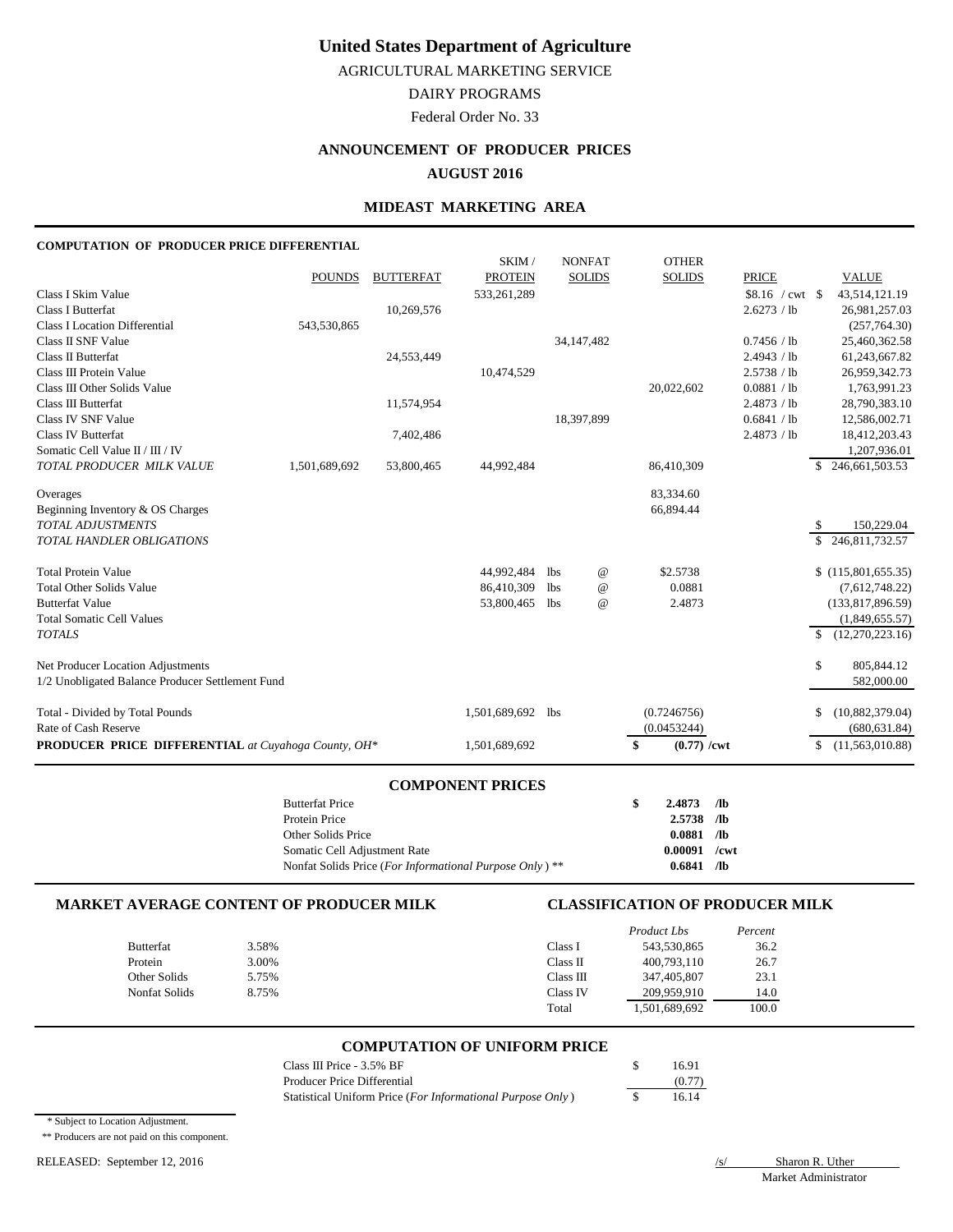AGRICULTURAL MARKETING SERVICE

DAIRY PROGRAMS

Federal Order No. 33

# **ANNOUNCEMENT OF PRODUCER PRICES**

## **SEPTEMBER 2016**

## **MIDEAST MARKETING AREA**

#### **COMPUTATION OF PRODUCER PRICE DIFFERENTIAL**

|                                                            |               |                  | SKIM/          |            | <b>NONFAT</b>   | <b>OTHER</b>        |                    |              |                    |
|------------------------------------------------------------|---------------|------------------|----------------|------------|-----------------|---------------------|--------------------|--------------|--------------------|
|                                                            | <b>POUNDS</b> | <b>BUTTERFAT</b> | <b>PROTEIN</b> |            | <b>SOLIDS</b>   | <b>SOLIDS</b>       | <b>PRICE</b>       |              | <b>VALUE</b>       |
| Class I Skim Value                                         |               |                  | 550,088,612    |            |                 |                     | $$10.17$ / cwt \\$ |              | 55,944,011.85      |
| <b>Class I Butterfat</b>                                   |               | 10,490,169       |                |            |                 |                     | 2.4975 / lb        |              | 26,199,197.13      |
| Class I Location Differential                              | 560,578,781   |                  |                |            |                 |                     |                    |              | (234,790.82)       |
| Class II SNF Value                                         |               |                  |                | 29,072,199 |                 |                     | 0.7544 / lb        |              | 21,932,066.90      |
| Class II Butterfat                                         |               | 21,063,237       |                |            |                 |                     | 2.3152 / lb        |              | 48,765,606.33      |
| Class III Protein Value                                    |               |                  | 10,428,437     |            |                 |                     | 2.5675 / lb        |              | 26,775,012.07      |
| Class III Other Solids Value                               |               |                  |                |            |                 | 19,508,047          | 0.1096 / lb        |              | 2,138,081.97       |
| Class III Butterfat                                        |               | 11,941,230       |                |            |                 |                     | 2.3082 / lb        |              | 27,562,747.09      |
| Class IV SNF Value                                         |               |                  |                | 22,371,087 |                 |                     | 0.7097 / lb        |              | 15,876,760.45      |
| <b>Class IV Butterfat</b>                                  |               | 11,192,015       |                |            |                 |                     | 2.3082 / lb        |              | 25,833,409.08      |
| Somatic Cell Value II / III / IV                           |               |                  |                |            |                 |                     |                    |              | 1,179,628.74       |
| TOTAL PRODUCER MILK VALUE                                  | 1,500,548,834 | 54,686,651       | 45,644,374     |            |                 | 85,946,875          |                    |              | \$251,971,730.79   |
| Overages                                                   |               |                  |                |            |                 | 29,585.60           |                    |              |                    |
| Beginning Inventory & OS Charges                           |               |                  |                |            |                 | 44,969.56           |                    |              |                    |
| <b>TOTAL ADJUSTMENTS</b>                                   |               |                  |                |            |                 |                     |                    | S            | 74,555.16          |
| <b>TOTAL HANDLER OBLIGATIONS</b>                           |               |                  |                |            |                 |                     |                    | \$.          | 252,046,285.95     |
| <b>Total Protein Value</b>                                 |               |                  | 45,644,374     | lbs        | $^{\copyright}$ | \$2.5675            |                    |              | \$(117,191,930.34) |
| <b>Total Other Solids Value</b>                            |               |                  | 85,946,875     | <b>lbs</b> | $^{\copyright}$ | 0.1096              |                    |              | (9,419,777.50)     |
| <b>Butterfat Value</b>                                     |               |                  | 54,686,651     | lbs        | $^{\copyright}$ | 2.3082              |                    |              | (126, 227, 727.84) |
| <b>Total Somatic Cell Values</b>                           |               |                  |                |            |                 |                     |                    |              | (1,841,201.19)     |
| <b>TOTALS</b>                                              |               |                  |                |            |                 |                     |                    | $\mathbb{S}$ | (2,634,350.92)     |
| Net Producer Location Adjustments                          |               |                  |                |            |                 |                     |                    | \$           | 968,563.92         |
| 1/2 Unobligated Balance Producer Settlement Fund           |               |                  |                |            |                 |                     |                    |              | 466,000.00         |
| Total - Divided by Total Pounds                            |               |                  | 1,500,548,834  | lbs        |                 | (0.0799565)         |                    | \$           | (1,199,787.00)     |
| Rate of Cash Reserve                                       |               |                  |                |            |                 | (0.0400435)         |                    |              | (600, 872.27)      |
| <b>PRODUCER PRICE DIFFERENTIAL</b> at Cuyahoga County, OH* |               |                  | 1,500,548,834  |            |                 | \$<br>$(0.12)$ /cwt |                    | S            | (1,800,659.27)     |

#### **COMPONENT PRICES**

| <b>Butterfat Price</b>                                    | S | 2.3082       | /lb     |
|-----------------------------------------------------------|---|--------------|---------|
| Protein Price                                             |   | $2.5675$ /lb |         |
| Other Solids Price                                        |   | $0.1096$ /lb |         |
| Somatic Cell Adjustment Rate                              |   | 0.00088      | $/$ cwt |
| Nonfat Solids Price (For Informational Purpose Only) $**$ |   | 0.7097       | Лb      |

### **MARKET AVERAGE CONTENT OF PRODUCER MILK CLASSIFICATION OF PRODUCER MILK**

|                      |       |           | Product Lbs   | Percent |
|----------------------|-------|-----------|---------------|---------|
| <b>Butterfat</b>     | 3.64% | Class I   | 560.578.781   | 37.4    |
| Protein              | 3.04% | Class II  | 342,994,480   | 22.9    |
| Other Solids         | 5.73% | Class III | 340,680,667   | 22.7    |
| <b>Nonfat Solids</b> | 8.77% | Class IV  | 256,294,906   | 17.0    |
|                      |       | Total     | 1,500,548,834 | 100.0   |

#### **COMPUTATION OF UNIFORM PRICE**

| Class III Price - $3.5\%$ BF                               | 16.39  |
|------------------------------------------------------------|--------|
| Producer Price Differential                                | (0.12) |
| Statistical Uniform Price (For Informational Purpose Only) | 16.27  |

\* Subject to Location Adjustment.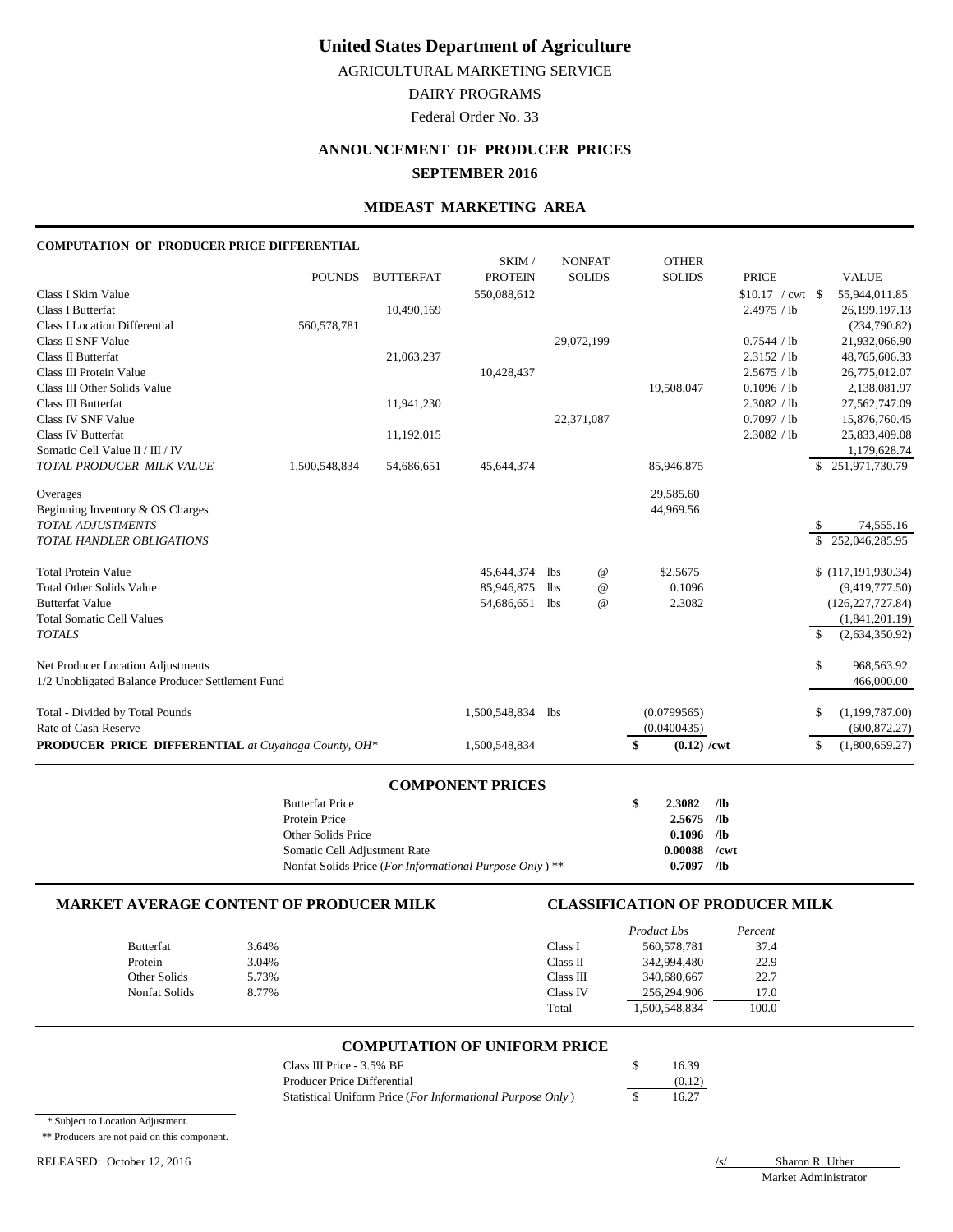AGRICULTURAL MARKETING SERVICE

DAIRY PROGRAMS

Federal Order No. 33

# **ANNOUNCEMENT OF PRODUCER PRICES**

## **OCTOBER 2016**

## **MIDEAST MARKETING AREA**

#### **COMPUTATION OF PRODUCER PRICE DIFFERENTIAL**

|                                                            |               |                  | SKIM/             |     | <b>NONFAT</b>   | <b>OTHER</b>      |                    |              |                      |
|------------------------------------------------------------|---------------|------------------|-------------------|-----|-----------------|-------------------|--------------------|--------------|----------------------|
|                                                            | <b>POUNDS</b> | <b>BUTTERFAT</b> | <b>PROTEIN</b>    |     | <b>SOLIDS</b>   | <b>SOLIDS</b>     | <b>PRICE</b>       |              | <b>VALUE</b>         |
| Class I Skim Value                                         |               |                  | 548,584,909       |     |                 |                   | $$10.78$ / cwt \\$ |              | 59, 137, 453. 18     |
| <b>Class I Butterfat</b>                                   |               | 10,653,926       |                   |     |                 |                   | 2.3423 / lb        |              | 24,954,690.83        |
| <b>Class I Location Differential</b>                       | 559,238,835   |                  |                   |     |                 |                   |                    |              | (237, 054.70)        |
| Class II SNF Value                                         |               |                  |                   |     | 29,902,753      |                   | 0.7933 / lb        |              | 23,721,853.96        |
| Class II Butterfat                                         |               | 23,544,629       |                   |     |                 |                   | 2.0563 / lb        |              | 48,414,820.65        |
| Class III Protein Value                                    |               |                  | 16,009,071        |     |                 |                   | 2.2975 / lb        |              | 36,780,840.68        |
| Class III Other Solids Value                               |               |                  |                   |     |                 | 29,168,457        | 0.1351 / lb        |              | 3,940,658.53         |
| Class III Butterfat                                        |               | 18,120,631       |                   |     |                 |                   | 2.0493 / lb        |              | 37,134,609.11        |
| Class IV SNF Value                                         |               |                  |                   |     | 24,767,181      |                   | 0.7469 / lb        |              | 18,498,607.50        |
| <b>Class IV Butterfat</b>                                  |               | 11,329,090       |                   |     |                 |                   | 2.0493 / lb        |              | 23,216,704.16        |
| Somatic Cell Value II / III / IV                           |               |                  |                   |     |                 |                   |                    |              | 1,451,762.44         |
| TOTAL PRODUCER MILK VALUE                                  | 1,691,454,756 | 63,648,276       | 53,224,848        |     |                 | 97,313,260        |                    |              | \$277,014,946.34     |
| Overages                                                   |               |                  |                   |     |                 | 28.69             |                    |              |                      |
| Beginning Inventory & OS Charges                           |               |                  |                   |     |                 | (37,044.03)       |                    |              |                      |
| <b>TOTAL ADJUSTMENTS</b>                                   |               |                  |                   |     |                 |                   |                    | S            | (37, 015.34)         |
| <b>TOTAL HANDLER OBLIGATIONS</b>                           |               |                  |                   |     |                 |                   |                    | \$           | 276,977,931.00       |
| <b>Total Protein Value</b>                                 |               |                  | 53,224,848        | lbs | $^{\copyright}$ | \$2.2975          |                    |              | \$(122, 284, 088.36) |
| <b>Total Other Solids Value</b>                            |               |                  | 97,313,260        | lbs | $^{\copyright}$ | 0.1351            |                    |              | (13, 147, 021.41)    |
| <b>Butterfat Value</b>                                     |               |                  | 63,648,276        | lbs | $^{\omega}{}$   | 2.0493            |                    |              | (130, 434, 412.00)   |
| <b>Total Somatic Cell Values</b>                           |               |                  |                   |     |                 |                   |                    |              | (2,145,249.93)       |
| <b>TOTALS</b>                                              |               |                  |                   |     |                 |                   |                    | $\mathbb{S}$ | 8,967,159.30         |
| Net Producer Location Adjustments                          |               |                  |                   |     |                 |                   |                    | \$           | 1,282,076.37         |
| 1/2 Unobligated Balance Producer Settlement Fund           |               |                  |                   |     |                 |                   |                    |              | 498,000.00           |
|                                                            |               |                  |                   |     |                 |                   |                    |              |                      |
| Total - Divided by Total Pounds                            |               |                  | 1,691,454,756 lbs |     |                 | 0.6353842         |                    | \$           | 10,747,235.67        |
| Rate of Cash Reserve                                       |               |                  |                   |     |                 | (0.0453842)       |                    |              | (767, 653.21)        |
| <b>PRODUCER PRICE DIFFERENTIAL</b> at Cuyahoga County, OH* |               |                  | 1,691,454,756     |     |                 | \$<br>$0.59$ /cwt |                    | \$           | 9,979,582.46         |

#### **COMPONENT PRICES**

| <b>Butterfat Price</b>                                    | 2.0493  | /lb     |
|-----------------------------------------------------------|---------|---------|
| Protein Price                                             | 2.2975  | /lb     |
| Other Solids Price                                        | 0.1351  | /1Ь     |
| Somatic Cell Adjustment Rate                              | 0.00079 | $/$ cwt |
| Nonfat Solids Price (For Informational Purpose Only) $**$ | 0.7469  | Лb      |

### **MARKET AVERAGE CONTENT OF PRODUCER MILK CLASSIFICATION OF PRODUCER MILK**

|                  |       |           | Product Lbs   | Percent |
|------------------|-------|-----------|---------------|---------|
| <b>Butterfat</b> | 3.76% | Class I   | 559,238,835   | 33.1    |
| Protein          | 3.15% | Class II  | 347,100,878   | 20.5    |
| Other Solids     | 5.75% | Class III | 505,831,292   | 29.9    |
| Nonfat Solids    | 8.90% | Class IV  | 279, 283, 751 | 16.5    |
|                  |       | Total     | 1,691,454,756 | 100.0   |

#### **COMPUTATION OF UNIFORM PRICE**

| Class III Price - $3.5\%$ BF                               | 14.82 |
|------------------------------------------------------------|-------|
| Producer Price Differential                                | 0.59  |
| Statistical Uniform Price (For Informational Purpose Only) | 15.41 |

\* Subject to Location Adjustment.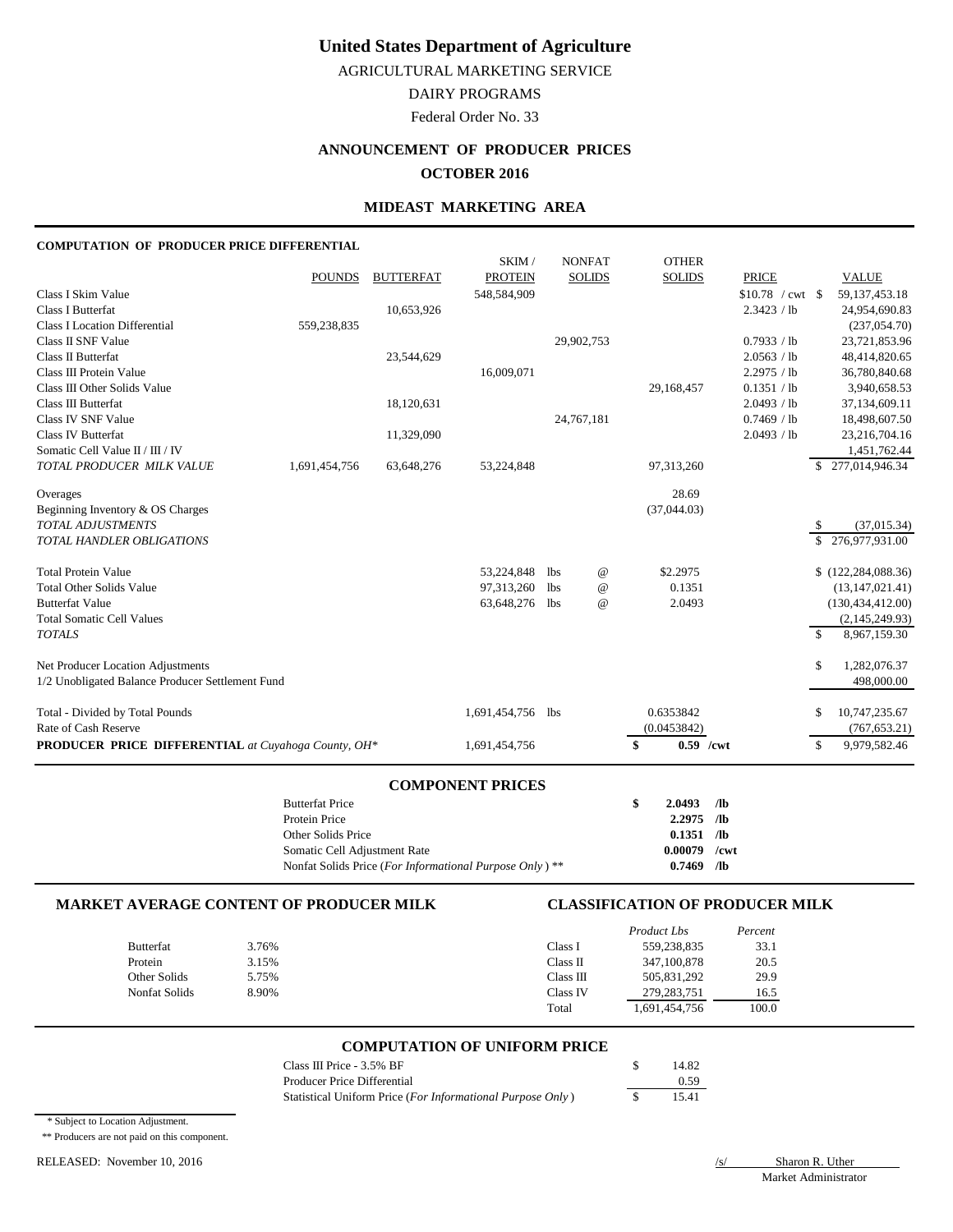AGRICULTURAL MARKETING SERVICE

DAIRY PROGRAMS

Federal Order No. 33

## **ANNOUNCEMENT OF PRODUCER PRICES NOVEMBER 2016**

#### **MIDEAST MARKETING AREA**

### **COMPUTATION OF PRODUCER PRICE DIFFERENTIAL**

|                                                            |               |                  | SKIM/          |            | <b>NONFAT</b>   | <b>OTHER</b>                |                   |               |                    |
|------------------------------------------------------------|---------------|------------------|----------------|------------|-----------------|-----------------------------|-------------------|---------------|--------------------|
|                                                            | <b>POUNDS</b> | <b>BUTTERFAT</b> | <b>PROTEIN</b> |            | <b>SOLIDS</b>   | <b>SOLIDS</b>               | <b>PRICE</b>      |               | <b>VALUE</b>       |
| Class I Skim Value                                         |               |                  | 551,501,950    |            |                 |                             | $$9.79$ / cwt \\$ |               | 53,992,040.90      |
| <b>Class I Butterfat</b>                                   |               | 10,928,370       |                |            |                 |                             | 2.0949 / lb       |               | 22,893,842.34      |
| <b>Class I Location Differential</b>                       | 562,430,320   |                  |                |            |                 |                             |                   |               | (230, 566.80)      |
| Class II SNF Value                                         |               |                  |                |            | 26,303,335      |                             | 0.8300 / lb       |               | 21,831,768.05      |
| Class II Butterfat                                         |               | 23,063,419       |                |            |                 |                             | 2.1114 / lb       |               | 48,696,102.86      |
| Class III Protein Value                                    |               |                  | 9,677,732      |            |                 |                             | 2.8085 / lb       |               | 27,179,910.30      |
| Class III Other Solids Value                               |               |                  |                |            |                 | 17,350,250                  | 0.1750 / lb       |               | 3,036,293.84       |
| Class III Butterfat                                        |               | 11,069,230       |                |            |                 |                             | 2.1044 / lb       |               | 23,294,087.59      |
| Class IV SNF Value                                         |               |                  |                |            | 24,667,104      |                             | 0.7367 / lb       |               | 18,172,255.49      |
| <b>Class IV Butterfat</b>                                  |               | 10,309,668       |                |            |                 |                             | 2.1044 / lb       |               | 21,695,665.32      |
| Somatic Cell Value II / III / IV                           |               |                  |                |            |                 |                             |                   |               | 1,327,459.88       |
| TOTAL PRODUCER MILK VALUE                                  | 1,444,379,745 | 55,370,687       | 46,197,587     |            |                 | 83,255,676                  |                   | \$            | 241,888,859.77     |
| Overages                                                   |               |                  |                |            |                 | 26,114.60                   |                   |               |                    |
| Beginning Inventory & OS Charges                           |               |                  |                |            |                 | 122,472.25                  |                   |               |                    |
| <b>TOTAL ADJUSTMENTS</b>                                   |               |                  |                |            |                 |                             |                   | S             | 148,586.85         |
| TOTAL HANDLER OBLIGATIONS                                  |               |                  |                |            |                 |                             |                   | \$.           | 242,037,446.62     |
| <b>Total Protein Value</b>                                 |               |                  | 46,197,587     | <b>lbs</b> | $^{\copyright}$ | \$2.8085                    |                   |               | \$(129,745,923.12) |
| <b>Total Other Solids Value</b>                            |               |                  | 83,255,676     | <b>lbs</b> | $^{\copyright}$ | 0.175                       |                   |               | (14, 569, 743.45)  |
| <b>Butterfat Value</b>                                     |               |                  | 55,370,687     | <b>lbs</b> | $^{\copyright}$ | 2.1044                      |                   |               | (116, 522, 073.72) |
| <b>Total Somatic Cell Values</b>                           |               |                  |                |            |                 |                             |                   |               | (2,175,237.88)     |
| <b>TOTALS</b>                                              |               |                  |                |            |                 |                             |                   | \$            | (20.975.531.55)    |
| Net Producer Location Adjustments                          |               |                  |                |            |                 |                             |                   | $\mathsf{\$}$ | 1,021,552.20       |
| 1/2 Unobligated Balance Producer Settlement Fund           |               |                  |                |            |                 |                             |                   |               | 629,000.00         |
| Total - Divided by Total Pounds                            |               |                  | 1,444,379,745  | <b>lbs</b> |                 | (1.3379431)                 |                   | \$            | (19,324,979.35)    |
| Rate of Cash Reserve                                       |               |                  |                |            |                 | (0.0420569)                 |                   |               | (607, 461.34)      |
| <b>PRODUCER PRICE DIFFERENTIAL</b> at Cuyahoga County, OH* |               |                  | 1,444,379,745  |            |                 | \$<br>$(1.38) / \text{cwt}$ |                   | \$            | (19,932,440.69)    |
|                                                            |               |                  |                |            |                 |                             |                   |               |                    |

### **COMPONENT PRICES**

| <b>Butterfat Price</b>                                  | 2.1044         | $\sqrt{a}$ |
|---------------------------------------------------------|----------------|------------|
| Protein Price                                           | $2.8085$ /lb   |            |
| Other Solids Price                                      | $0.1750$ /lb   |            |
| Somatic Cell Adjustment Rate                            | $0.00088$ /cwt |            |
| Nonfat Solids Price (For Informational Purpose Only) ** | 0.7367         | - ⁄1Ь      |

#### **MARKET AVERAGE CONTENT OF PRODUCER MILK CLASSIFICATION OF PRODUCER MILK**

|                  |       |           | Product Lbs   | Percent |
|------------------|-------|-----------|---------------|---------|
| <b>Butterfat</b> | 3.83% | Class I   | 562,430,320   | 38.9    |
| Protein          | 3.20% | Class II  | 305,557,778   | 21.2    |
| Other Solids     | 5.76% | Class III | 300.934.556   | 20.8    |
| Nonfat Solids    | 8.96% | Class IV  | 275,457,091   | 19.1    |
|                  |       | Total     | 1,444,379,745 | 100.0   |

#### **COMPUTATION OF UNIFORM PRICE**

| Class III Price $-3.5\%$ BF                                | 16.76  |
|------------------------------------------------------------|--------|
| Producer Price Differential                                | (1.38) |
| Statistical Uniform Price (For Informational Purpose Only) | 15.38  |

\* Subject to Location Adjustment.